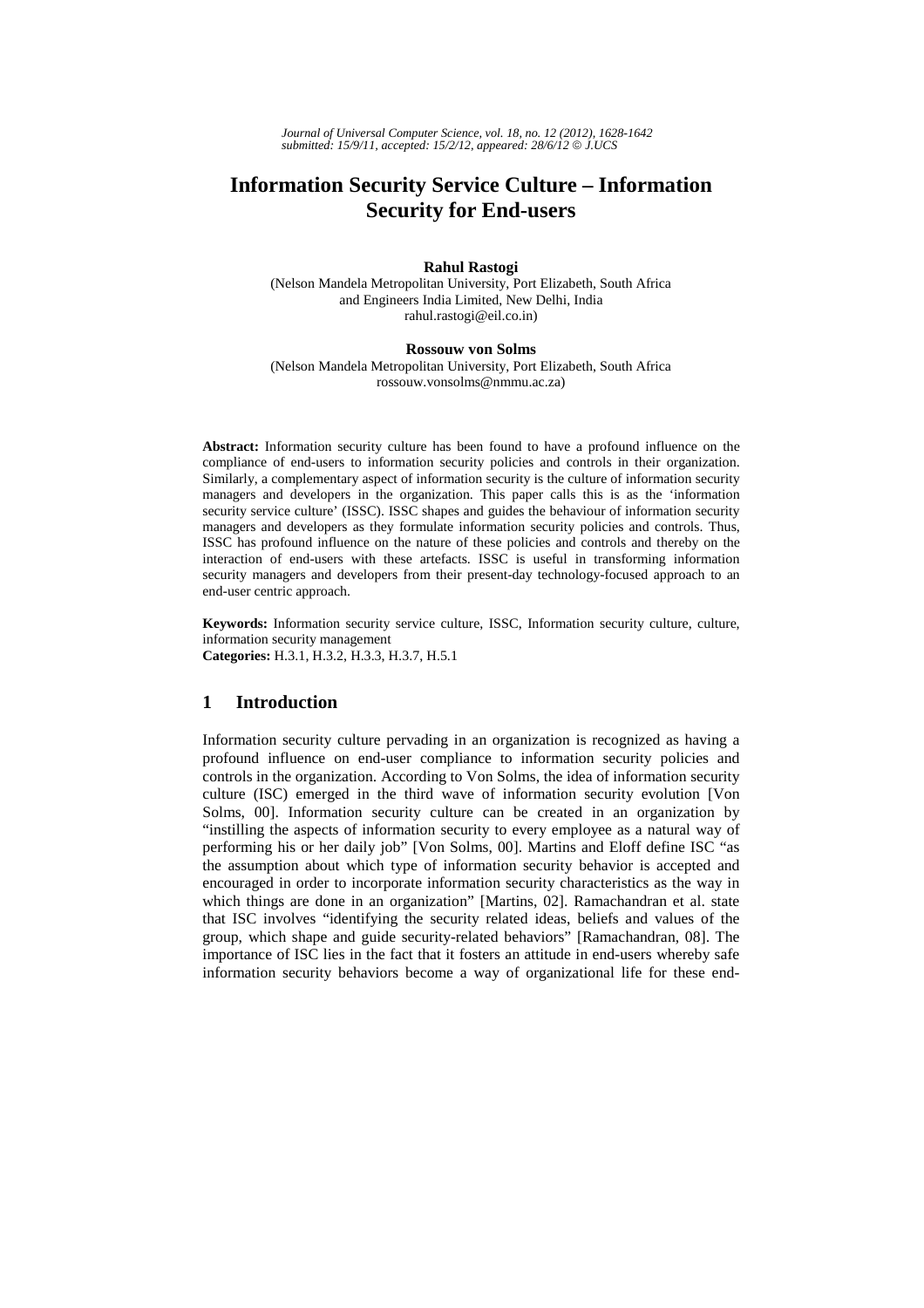users [Van Niekerk, 05; Von Solms, 00]. ISC shapes and guides the behavior of endusers in the organization in regard to information security policies and controls.

Just as ISC has influence on the security-related behaviors of end-users, it can be said that a similar cultural force acts on the information security managers and developers in an organization. This paper calls this cultural force as 'information security service culture' (ISSC). ISSC acts as a patterning force; it shapes and guides the actions of information security managers and developers in the organization as they go about their task of developing information security policies and controls. Through this guiding action, ISSC influences the nature of information security policies and controls and the subsequent interaction of end-users with these artefacts. This makes ISSC a worthy topic to study and explore.

The paper is organized as follows. The concept of ISSC is related to the concepts of culture, service culture and information security culture. The paper begins by first examining this relationship. The following section then discusses the dysfunctional elements of present-day ISSC as it exists in the form of assumptions held by managers and developers of information security in today's organizations regarding end-users and their security-related behaviors. This section explores these assumptions and how these assumptions influence the nature of information security policies and controls in the organization. The section demonstrates that negative assumptions of end-users in the perception of information security managers and developers lead to bureaucratic and technology-focused information security polices and controls in the organization. The subsequent section examines different paradigms of information system development in order to identify an alternative approach to information security in the organization. Based on this discussion of paradigms, the paper proceeds to discuss ISSC its constituent elements. The paper discusses the service-oriented nature of ISSC and how it is mapped to Schein's model of culture [Schein, 04]. This section illustrates how information security managers and developers can be migrated towards end-user centric approach to information security in the organization thereby curing them of their "particularly rich tradition of indifference to the user" [Zurko, 96].

A note of caution is provided here. Some of the concepts presented later in the paper come from the streams of information systems and information systems development. These concepts are subsequently applied to information security. It can be said that the streams of information systems or IT and information security are closely related [Albrechtsen, 09; Frangopoulos, 07] and, hence, the concepts or results from the former fields can be validly applied to the latter. Further, it is to be noted that the paper treats the terms 'engineer', 'technologist' and 'developer' as synonyms. In the subsequent discussions, different authors have used one term or the other; this chapter uses the term 'developer' and refers to the role of people who manage and develop the systems (including information systems and information security policies and controls) that underlie the work of other people in the organization.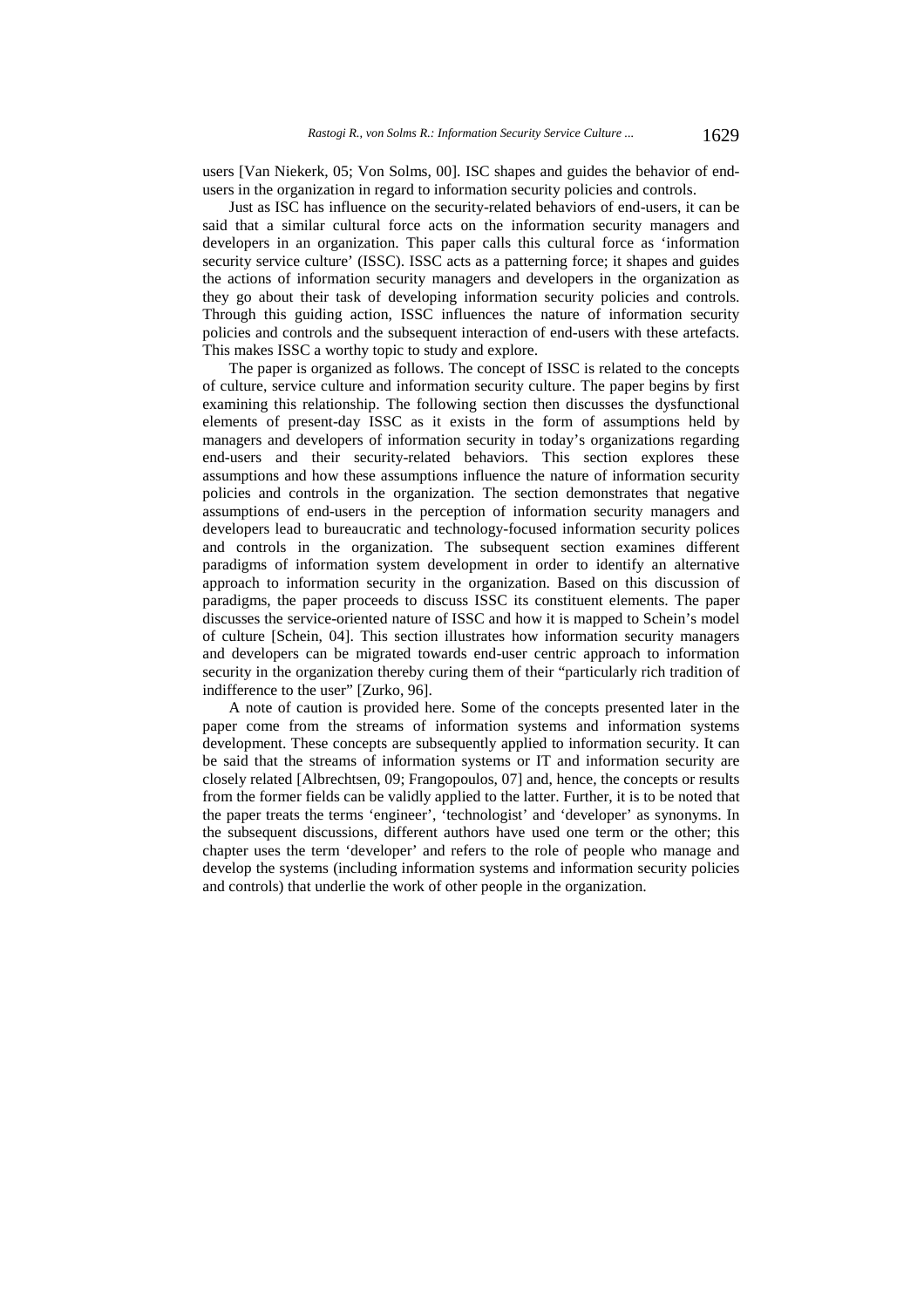### **2 Culture, Service Culture, Information Security Culture and Information Security Service Culture (ISSC)**

The concept of information security service culture is closely related to the three concepts of culture, service culture and information security culture. Further, the concepts of service culture and information security culture themselves are related to the concept of culture. This section discusses this relationship. The section also explores the components of culture.

[Davis, 85] defines culture as the "pattern of shared values and beliefs that give the members of an organization meaning, and provide them with the rules for behavior in the organization" [Grönroos, 07]. Schein defines culture as "a pattern of shared basic assumptions that was learned by a group as it solved its problems of external adaptation and internal integration that has worked well enough to be considered valid and therefore, to be taught to new members as the correct way to perceive, think and feel in relation to those problems" [Schein, 04]. Thus culture operates in an organization by shaping how people in an organization "do certain things, think in common ways and appreciate similar goals, routines and even jokes" [Grönroos, 07]. Culture acts as a patterning force and always exists. Researchers in the fields of service management and information security have cited the importance of culture to their respective fields.

Culture is critically important for service organizations [Grönroos, 07; Zeithaml, 08]. Zeithaml et al. define service culture as "a culture where an appreciation for good service exists, and where good service to internal as well as ultimate, external customers is considered a natural way of life and one of the most important norms by everyone" [Zeithaml, 08]. Grönroos states that "a functioning service culture requires that providing good service is second nature to everyone within that organization" [Grönroos, 07]. Further, service culture arises when all organizational components such as "organizational routines, directions for action given by policies and management and reward systems" converge together to emphasize good service to customer, whether internal or external. Culture, as the attitude of its employees, is particularly important for service organizations. Because delivering a service involves the coming together of the employees and their customers, employee attitudes and performance are visible to customers. Hence the attitude of employees, a reflection of the service culture in the organization, is critically important.

Information security service culture (ISSC) is based upon the concepts of culture and service culture. ISSC refers to the culture, and hence the patterns of shared values and beliefs, amongst the information security managers and developers in the organization. Just as culture and service culture apply to the employees of the organization, ISSC applies to the employees working in the information security function. ISSC consists of the patterning force of culture that drives the information security managers and developers to deliver "good service" to their customers, viz. the end-users in the organization. ISSC is visible when end-users come in contact with information security managers and developers and the information security policies and controls in the organization. Further, as stated above, ISSC can arise only when all the different organizational components come together to stress "good service" to end-users. ISSC and "good service" to end-users, however, do not imply that the security needs of the organization's information assets are completely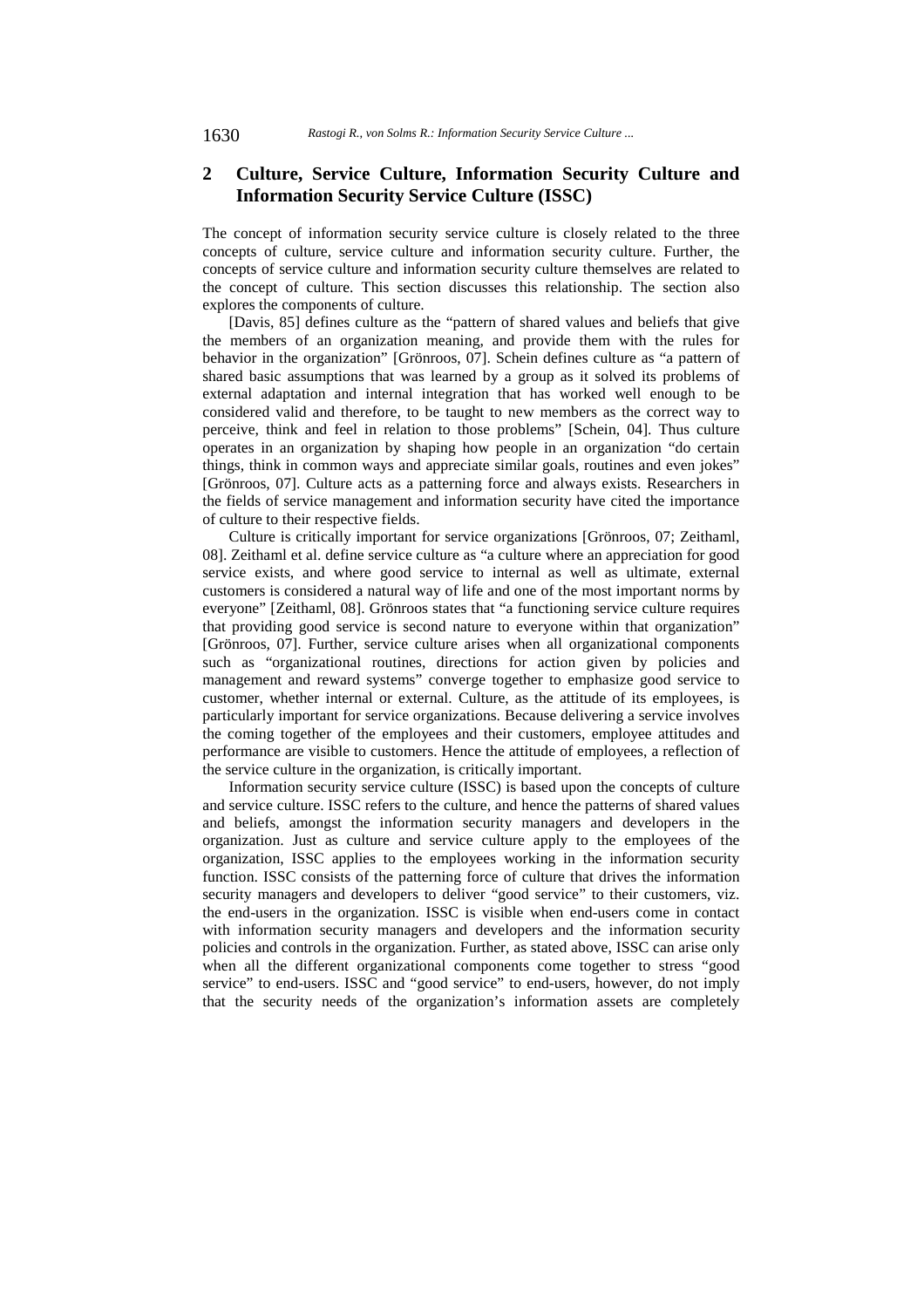ignored; it only means that while these classical security issues are also important, service to end-users should have a dominant role.

The inter-relationship between culture, service culture, information security culture and ISSC are shown in Figure 1. According to this figure, both concepts of information security service culture and information security culture are based upon the concept of culture; ISSC is also based upon the concept of service culture. ISSC differs from information security culture in that ISSC applies to the employees of the information security function, whereas information security culture applies to the endusers in the organization. Further, while ISSC seeks to promote an end-user centric approach to information security, ISC seeks to promote the compliance of end-users to information security policies and controls in the organization. It is also pertinent to note that both ISSC and ISC contribute to the state of information security in the organization.



*Figure 1: Information security service culture and information security culture leading to effective information security in the organization* 

Having discussed the meaning and role of various types of cultures, it is important to understand the constituent parts of culture. According to Schein, culture exists at three levels – 'artifacts', 'espoused values and beliefs' and 'underlying assumptions' (Figure 2) [Schein, 04]. The topmost level is that of artifacts. Artifacts are the observable phenomena that reflect a particular culture. In the context of a group, artifacts are the visible behavior of the group. In an organization, artifacts refer to the organizational processes and structural elements that lead to the behavior of the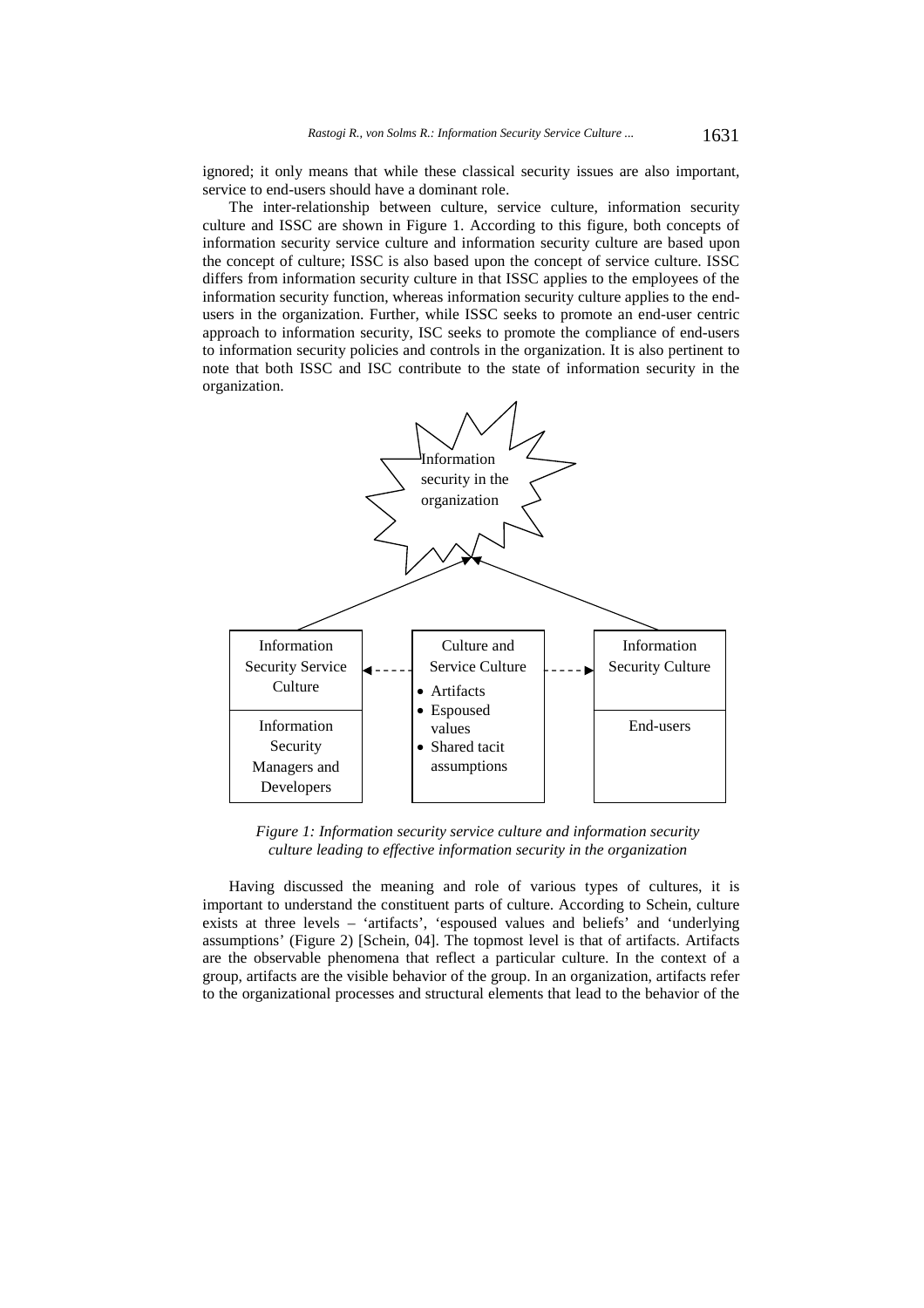1632 *Rastogi R., von Solms R.: Information Security Service Culture ...*

constituent groups. Espoused values and beliefs are psychological or attitudinal in nature, and exist at the conscious level. They reflect the strategies, goals and philosophies of the group. Whereas artifacts are the visible manifestations of behavior, espoused values and beliefs are the invisible determinants of behavior. Below the beliefs and values at the conscious level, lie the shared tacit assumptions. Shared tacit assumptions operate at the unconscious level and are deeply ingrained. These assumptions are 'taken-for-granted' and are strongly held in a group.



*Figure 2: Levels of culture (from [Schein, 04])*

The role of culture as a patterning force is extremely important for organizations, particularly in a service context. The above discussion has provided an overview of the related concepts of culture, service culture, information security culture and information security service culture. ISSC differs from information security culture in that ISSC applies to the employees of the information security function whereas information security culture applies to the end-users in the organization. The next section discusses in greater detail the influence of ISSC over information security managers and developers who formulate information security policies and controls in the organization.

## **3 The assumptions of information security managers and developers regarding end-users**

As stated earlier, information security managers and developers hold shared assumptions regarding end-users. These assumptions lead to the creation of an image of end-users in the perception of information security managers and developers. Various researchers have explored the link between developers' assumptions and perceptions of end-users and the nature of systems that result from these perceptions.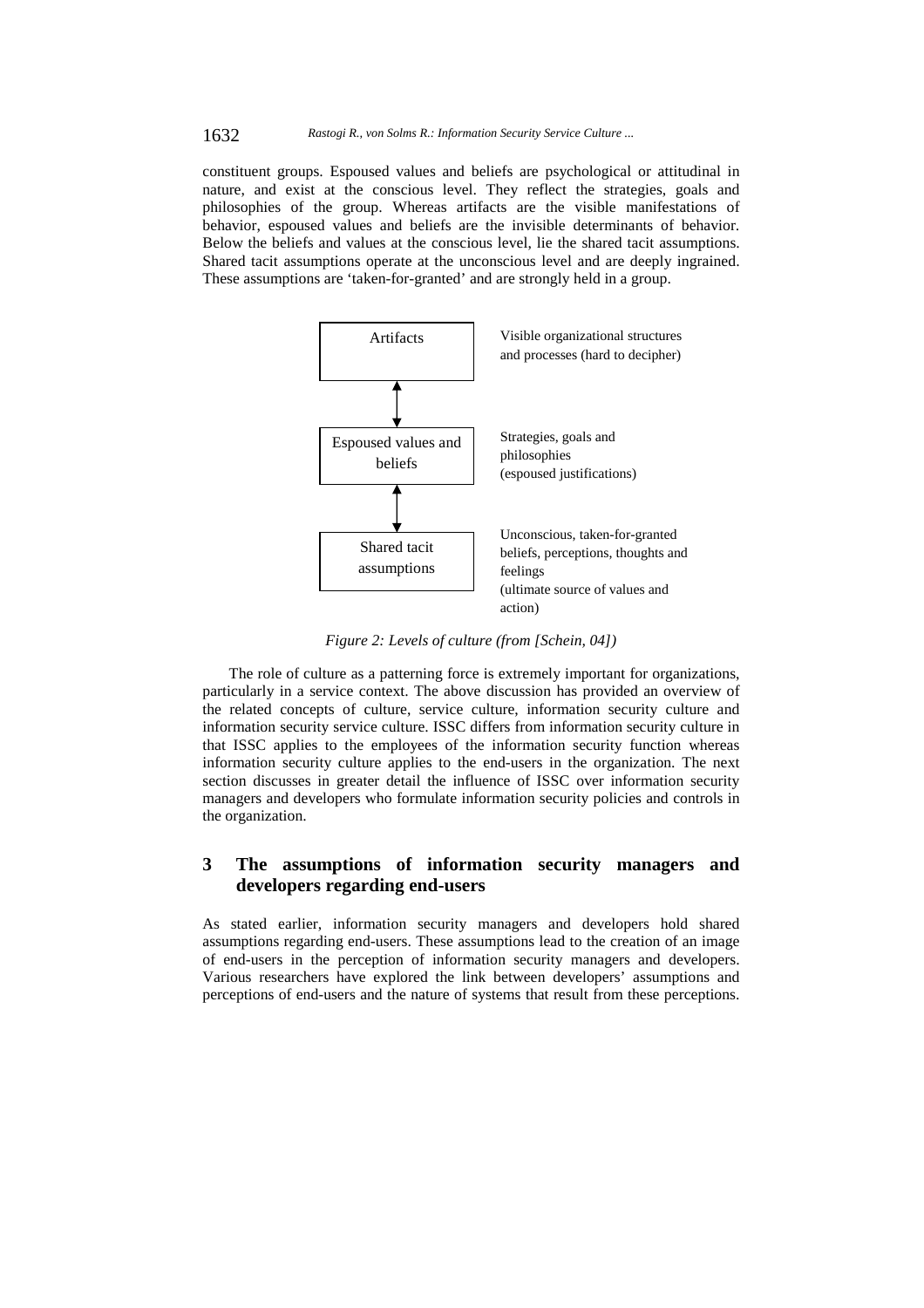This section discusses this link in an attempt to understand the image of end-users in the perception of information security managers and developers and how this image influences the nature of information security policies and controls in the organization. The section goes on to discuss the resultant bureaucratic nature of present-day information security management.

### **3.1 The role of assumptions**

The developers in the organization have an implicit perception regarding the endusers in the organization. As these developers develop systems for the use of endusers, their perceptions of end-users have an impact on the nature and the success or failure of the developed systems [Bostrom, 77; Orlikowski, 94]. In the field of information systems development (ISD), Bostrom and Heinen [Bostrom, 77] and Orlikowski and Gash [Orlikowski, 94] have adopted a similar approach to understand the interaction between developers of information systems and their end-users in the organization.

According to Bostrom and Heinen, the development of information systems is impacted significantly by the view that system designers and developers hold regarding the organization, end-users and the function of the information system within the organization [Bostrom, 77]. The knowledge, skills and values of the designers and the assumptions they hold about the organization and end-users influence their design of information systems. These factors act as "frames of reference" and "perceptual filters" that act to guide the designers and developers. Bostrom and Heinen [Bostrom, 77] further state that these frames of reference act at the sub-conscious level and designers and developers may not always be aware of the content of their frame of reference.

Orlikowski and Gash use the concept of "technological frames", or "technology frames", to understand the development and use of information systems in organizations [Orlikowski, 94]. Technological frames, or technology frames concern the "assumptions, expectations and knowledge" that people in an organization hold regarding technology in the organization [Orlikowski, 94]. According to Orlikowski and Gash, technological frames have powerful effects as they influence the design and use of technologies in the organization [Orlikowski, 94]. In this way, information systems reflect the "objectives, values, interests and knowledge" of the designers and developers of the system. These assumptions are implicit and the group often may not be aware of them.

#### **3.2 The assumptions regarding end-users**

Ashenden [Ashenden, 08] and Albrechtsen and Hovden [Albrechtsen, 09] have discussed the difficulties arising from the mismatch between the highly technical information security managers and developers and the technically naive end-users. This section is based on these two papers and discusses the assumptions that presentday information security managers and developers hold about end-users in the organization.

According to Ashenden [Ashenden, 08], in most organizations, information security is still a purely technical subject and best managed by technical staff. Information security managers and developers approach their subject in a "command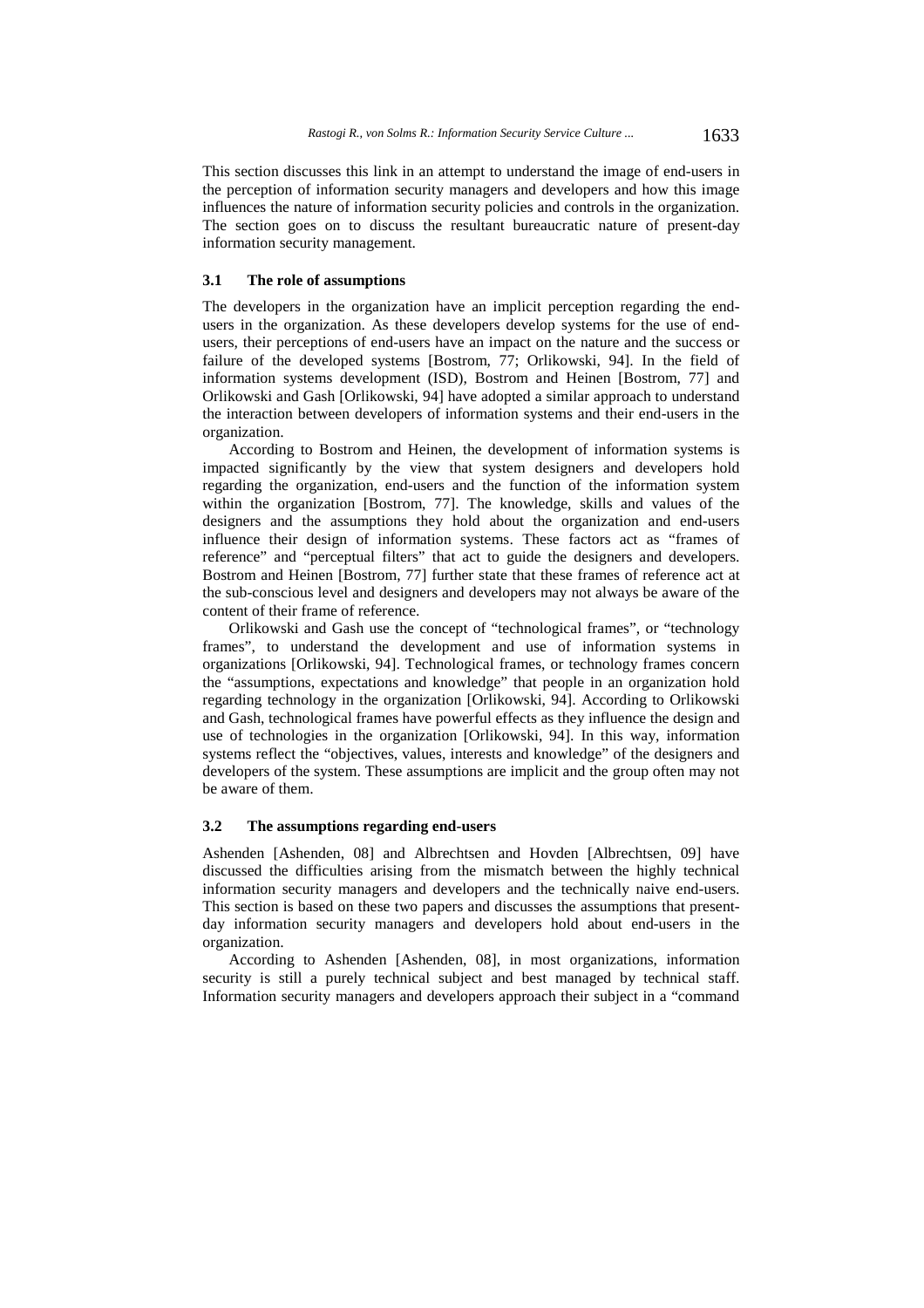and control" manner and remain isolated and disengaged from the end-users of their creation. The managers and developers do not make any attempts to understand or negotiate with their end-users and continue to rely on "how they think end-users see information security" [Ashenden, 08].

Albrechtsen and Hovden [Albrechtsen, 09] state that a divide exists between endusers and information security managers with respect to skills, knowledge and responsibilities. This situation leads to information security policies and controls being designed with a duty-oriented or "policing" approach. In this approach, the policies and controls focus on allowing or disallowing end-users from performing specific activities. There is also an emphasis on surveillance and monitoring. Albrechtsen and Hovden [Albrechtsen, 09] further state that information security managers regard end-users both as a resource and as a problem. Managers feel that end-users lack motivation, knowledge and skills required for safe and secure behavior and hence cause adverse incidents. Managers also have negative assessments of endusers. Consequently, information security policies and controls rely on "technological tools that seek to control and monitor user behavior" because "technology is also believed to be more sound and reliable than users". Though user participation and involvement is rated highly, most information security managers remain aloof and distant from end-users while formulating information security policies and controls. Information security managers typically do not have detailed information regarding the information security behaviors of end-users – they continue to design information security policies and controls based on their perceptions of end-users. There is a trust deficit wherein information security managers do not trust end-users. It can be said that the relationship of information security managers and developers with their endusers is marred by incorrect perceptions, distrust and antagonism.

#### **3.3 The resultant approach to information security management**

The preceding discussion in this section has presented the link between the assumptions that information security managers and developers hold about end-users and the nature of information systems developed in the organization. The discussion has also covered the negative assumptions of information security managers and developers regarding end-users in the organization. This following discussion covers how these negative assumptions influence the nature of information security policies and controls in the organization.

According to Frangopoulos, present-day information security management is bureaucratic in nature and while it is "complete from a technical viewpoint", it falls short on the treatment of the "idiosyncratic nature of the human element, especially within a social context" [Frangopoulos, 07]. Frangopoulos further states that presentday information security management ignores the inherent variability of humans and their impact on the information security in the organization [Frangopoulos, 07]. Echoing Frangopoulos [Frangopoulos, 07]; Albrechtsen too states that present-day information security management represents a paradox in that it attempts to manage the security of modern and dynamic IT through traditionally structured approaches and perspectives [Albrechtsen, 08].

It can now be said that end-users and information security managers and developers are linked by two factors. Firstly, information security managers and developers formulate information security policies and controls based on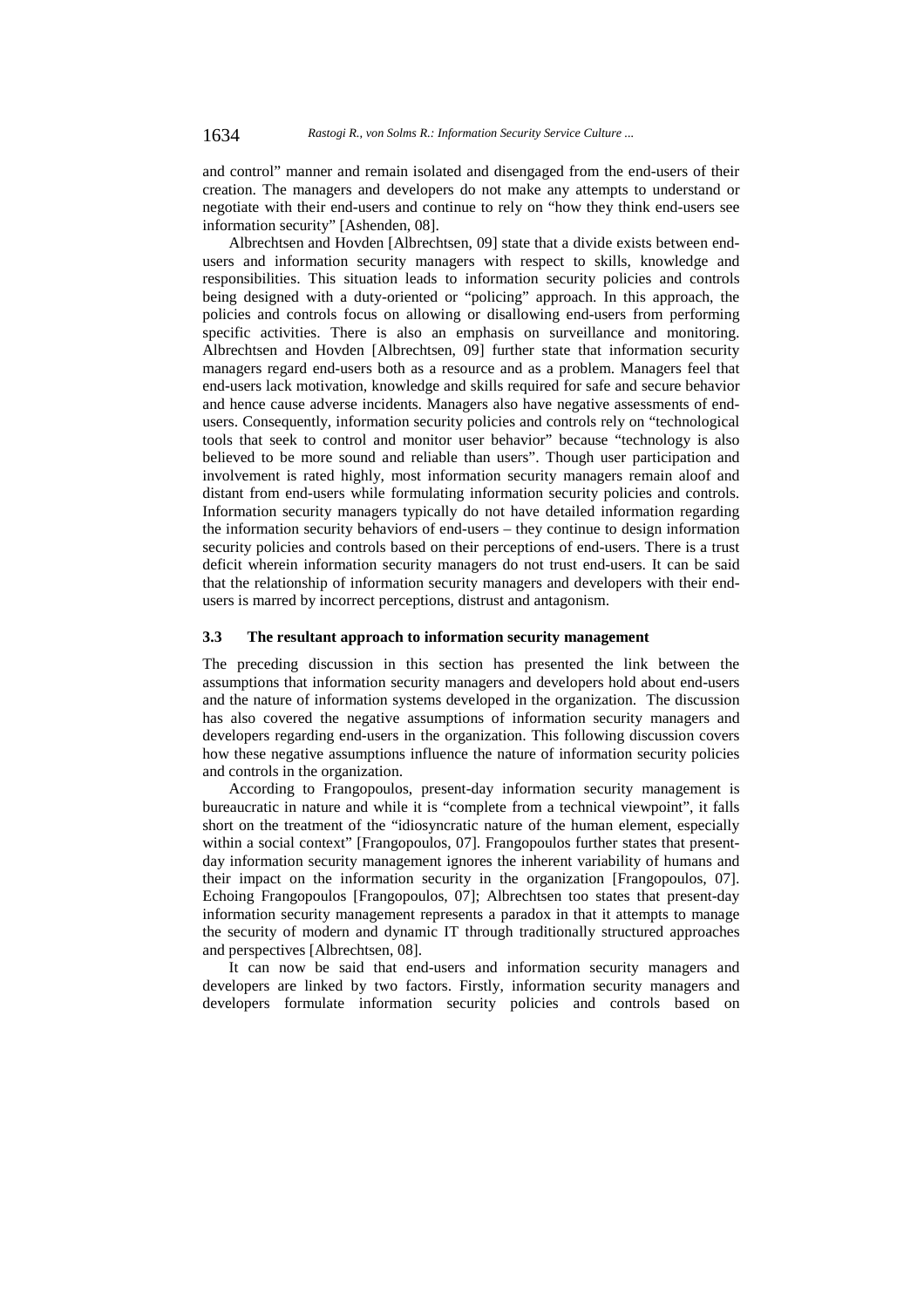technological considerations only and ignore the needs of end-users. The assumption underlying this approach is that end-users are rational actors who will readily comply with information security policies and controls. This assumption ignores the inherent variability of end-users and is thus flawed. Secondly, as end-users exhibit resistance and rejection of information security policies and controls built upon a flawed assumption, information security managers and developers come to have an antagonistic view towards the end-users in the organization. These two factors conspire to ensure information security managers and developers in the organization continue to neglect the principle of psychological acceptability and the ease of use of information security policies and controls. It can be said that this inadequacy of present day information security policies and controls results from the unrealistic models and expectations of the developers regarding the end-users of these policies and controls. The unrealistic models and expectations, in turn, arise from the lack of knowledge regarding the everyday work and information security behaviors of endusers.

This section has established the importance of assumptions that information security managers and developers hold about end-users. These assumptions determine the nature of information security management and policies and control in the organization. In the present-day, information security managers and developers hold negative assumptions about end-users and this leads to bureaucratic, technologyfocused information security policies and controls in the organization; such an environment, in turn, leads to end-user resistance and non-compliance. The next section discusses a possible approach to resolve this imbroglio.

## **4 A suitable paradigm for the development of end-user centric information security in the organization**

This section briefly discusses the various paradigms that are adopted in the development of information systems in organizations. Each paradigm has its own set of assumptions regarding end-users and leads to systems of different natures. The section concludes by identifying a paradigm suitable to the development of information security policies and controls in the organization. The choice of a suitable paradigm is significant as it will determine the kind of assumptions and culture that are required to be inculcated amongst the information security managers and developers in order to ensure an end-user centric approach to information security policies and controls.

Hirschheim and Klein [Hirschheim, 89] define a paradigm as consisting of "assumptions about knowledge and how to acquire it, and about the physical and social world". According to Hirschheim and Klein [Hirschheim, 89], in a professional community, all members typically follow a common paradigm and hence share both perceptions and practices. As already discussed earlier, these perceptions and practices are particularly important in the context of system development. The perceptions and practices of developers have a significant impact on the nature of system development, the nature of the system that is developed and the nature of the use of the system. In their work, Hirschheim and Klein [Hirschheim, 89] present four paradigms of information systems development, viz. "functionalism", "social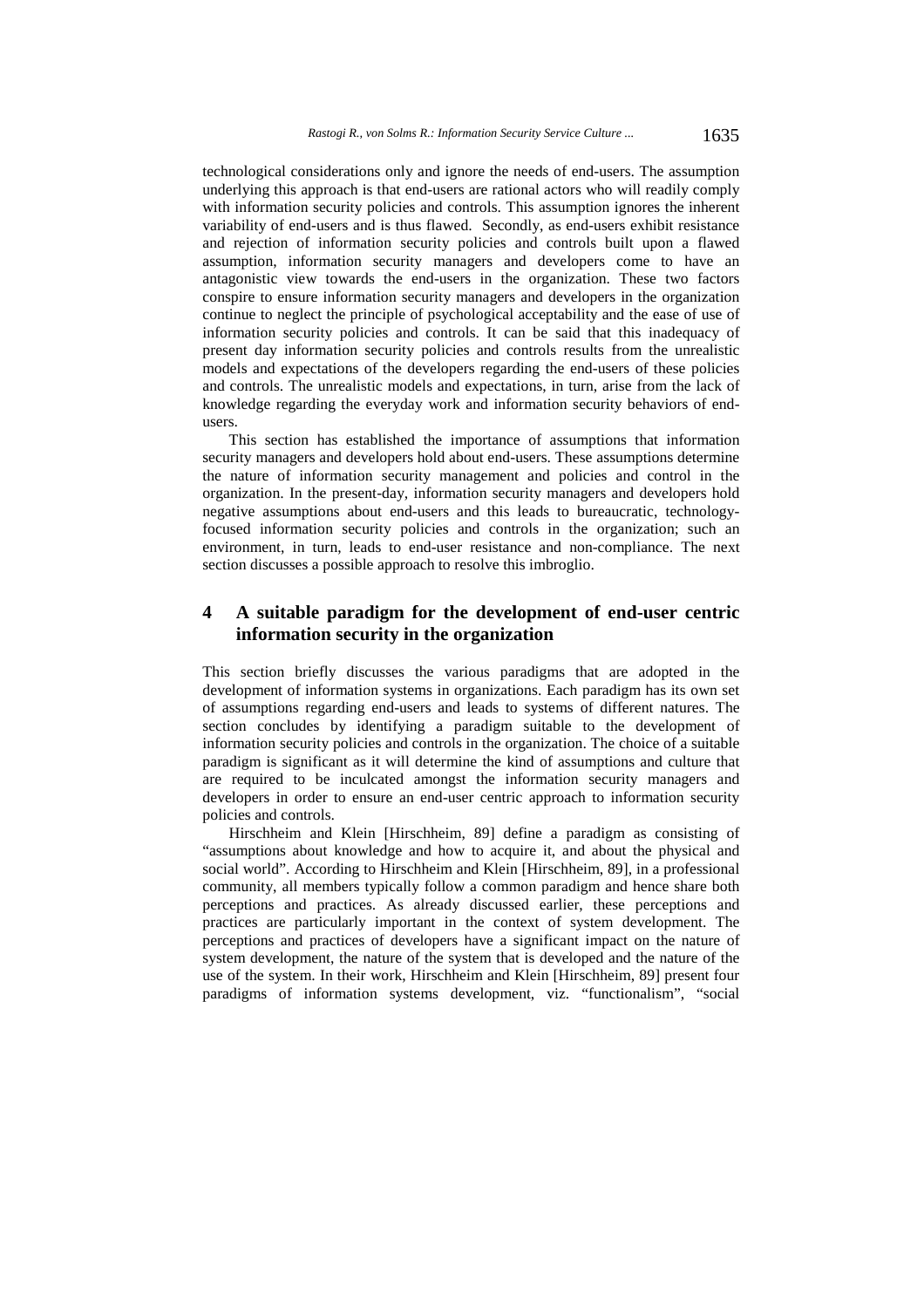relativism", "radical structuralism" and "neohumanism". These paradigms are based on the four paradigms proposed by Burrell and Morgan [Burrell, 79]. Various authors have applied the four paradigms of Burrell and Morgan [Burrell, 79] and Hirshheim and Klein [Hirschheim, 89] to the study of information security [Clarke, 03; Dhillon, 95; Dhillon, 01; McFadzean, 06; White, 05].

Dhillon [Dhillon, 95] and Dhillon and Backhouse [Dhillon, 01] have applied the four paradigms to information security. Dhillon [Dhillon, 95] observes that information systems researchers and developers have begun to move away from a purely technical approach to systems development; the researchers and developers consider the act of systems development as a social act. Unfortunately, information security researchers and developers have remained locked in their "psychic prison" [Bolman, 03] of a "mechanistic, technical vision" [Dhillon, 95]. A similar view is echoed by Frangopoulos [Frangopoulos, 07], Ashenden [Ashenden, 08] and Albrechtsen and Hovden [Albrechtsen, 09]. The present-day approach to the development of information security policies and controls lies in the functionalist paradigm. White and Dhillon [White, 05] have proposed using the "interpretivist" or "social relativist" paradigm for resolving the crisis of information security. This shift from functionalism to interpretivism is necessitated by the fact that information security relies heavily upon end-user interpretation and participation in compliance with information security policies and controls in the organization. In view of these facts, the further discussion in this section considers only the functionalist and interpretivist approaches to information security as outlined by White and Dhillon [White, 05]. The discussion is based on the description of these two paradigms by Hussain and Taylor [Hussain, 07].

In the present-day, functionalist approach to information security in the organization, the information security developer acts as an expert. The developer is focused on technology, tools and methods for controlling the access of end-users to information assets. The developer is unconcerned with the impact on end-users, their working practices, their needs and requirements. The end-users are expected to act mechanistically and according to the needs of the system. This approach satisfies the "system ideal" and leads to a "technology trap" wherein technology is considered to provide the complete solution to a problem. According to Schlienger and Teufel, in this approach, the users are seen as a threat; there is distrust between the developers and end-users and there is no inclination to discuss the human aspect of information security [Schlienger, 02].

The interpretivist approach to information security lies in stark contrast to the functionalist approach. The interpretivist approach is a holistic approach and is based upon understanding how end-users interpret and comply with information security policies and controls in the organization. The information security developer acts as a catalyst or facilitator that seeks to understand the working practices and needs and requirements of end-users. The emphasis is to ensure that end-users will be willing to learn, adapt and accept the information security policies and controls. This approach satisfies the "contextualist ideal" wherein the emphasis is on the social context and processes. In this approach, the end-user is no longer the enemy; rather, the end-user is treated as a "security asset" [Schlienger, 02] and information security becomes a discipline with a "a socio-cultural, human centric approach that is based on trust and partnership, accompanied by appropriate security technology" [Schlienger, 02].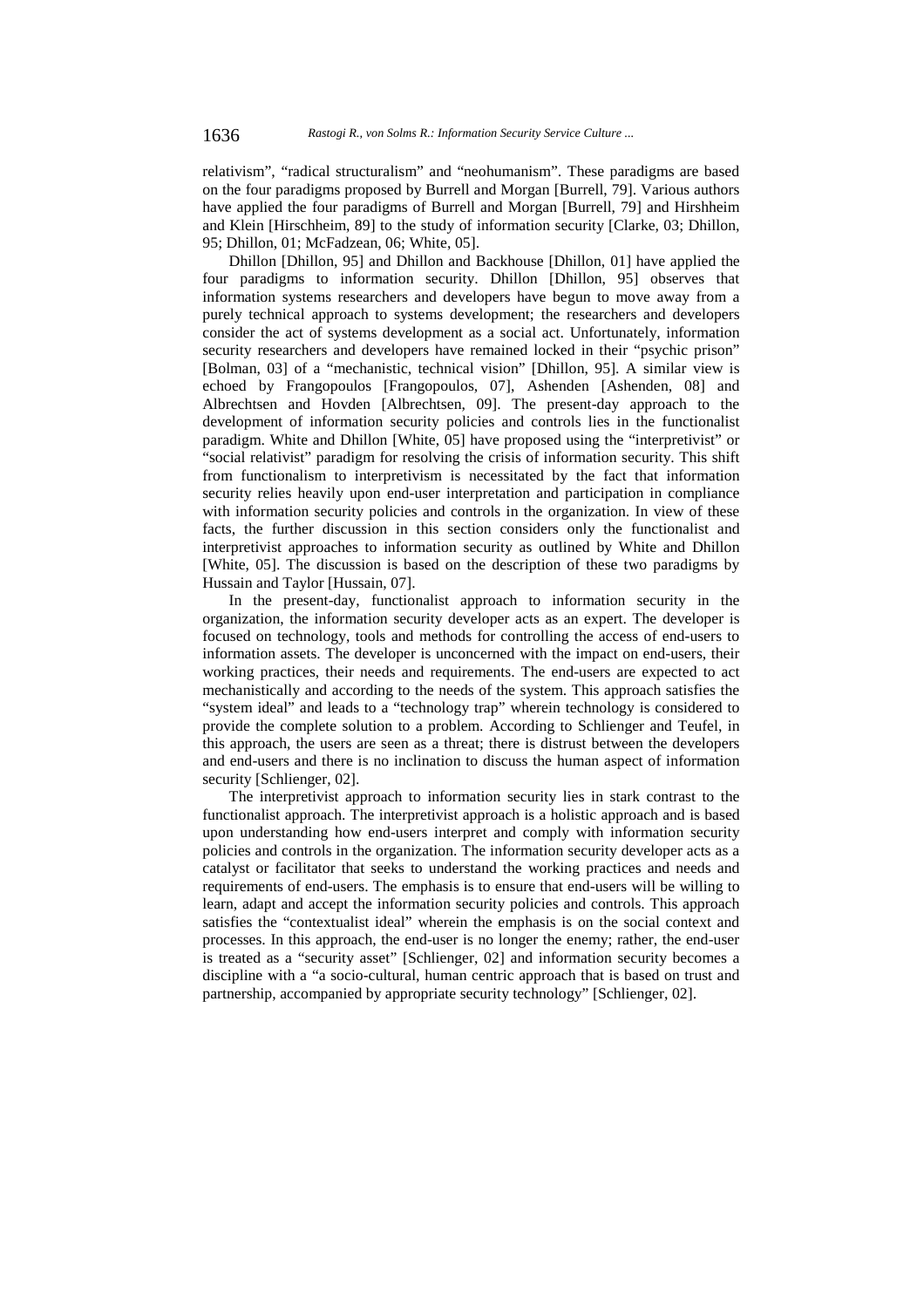| <b>Functionalist approach</b>                                                                                                                                                                                                                                                                                                                                                                                                                        | Interpretivist appraoch                                                                                                                                                                                                                                                                                                                                                                                                                 |
|------------------------------------------------------------------------------------------------------------------------------------------------------------------------------------------------------------------------------------------------------------------------------------------------------------------------------------------------------------------------------------------------------------------------------------------------------|-----------------------------------------------------------------------------------------------------------------------------------------------------------------------------------------------------------------------------------------------------------------------------------------------------------------------------------------------------------------------------------------------------------------------------------------|
| The information security developer                                                                                                                                                                                                                                                                                                                                                                                                                   | information<br>The<br>security                                                                                                                                                                                                                                                                                                                                                                                                          |
| acts as an expert.<br>The developer is focused<br>on                                                                                                                                                                                                                                                                                                                                                                                                 | developer acts as a catalyst or<br>facilitator.                                                                                                                                                                                                                                                                                                                                                                                         |
| technology, tools and methods for<br>controlling the access of end-users<br>to information assets.<br>The developer is unconcerned with<br>the impact on end-users, their<br>working practices, their needs and<br>requirements.<br>The end-users are expected to act<br>mechanistically and according to<br>the needs of the system.<br>This approach satisfies the "system"<br>ideal" and leads to a "technology<br>trap" wherein technology<br>is | The<br>developer seeks<br>$\bullet$<br>to<br>understand the working practices<br>and needs and requirements of<br>end-users.<br>The emphasis is to ensure that<br>$\bullet$<br>end-users will be willing to learn,<br>adapt and accept the information<br>security policies and controls.<br>approach satisfies<br>This<br>the<br>$\bullet$<br>"contextualist ideal" wherein the<br>emphasis is on the social context<br>and processes. |
| considered to provide the complete<br>solution to a problem.                                                                                                                                                                                                                                                                                                                                                                                         |                                                                                                                                                                                                                                                                                                                                                                                                                                         |

A comparison of the functionalist and interpretivist approaches is shown in Table 1.

*Table 1: A comparison of the Functionalist and Interpretivist approaches* 

Given the importance of end-user behavior to the success of information security in the organization, it is to be expected that an end-user centric approach to information security is required. The present-day approach to information security is functionalistic and is therefore inappropriate. The way out, as suggested by White and Dhillon [White, 05], is to use an interpretivist approach. Such an approach emphasizes the "contextualist ideal" and requires the study of the "social context and associated processes" of end-users, their work in the organization and their information security behaviors. The change from a functionalist to an interpretivist approach requires an antecedent change - that of changing the mind-set of the information security developers towards recognizing and accepting a far more substantive and richer role for end-users. In the context of information security in the organization, this change can be brought through information security service culture (ISSC). The next section presents a discussion of the concept of ISSC.

### **5 Information security service culture (ISSC)**

The previous sections have highlighted the crucial role of the attitude of the developers of systems towards the end-users of those systems. This attitude plays an important role in shaping how the system is developed, how the developers incorporate human issues and, finally, how the system is accepted and used by endusers. These attitudes have been variously called as the "engineering culture" [Schein,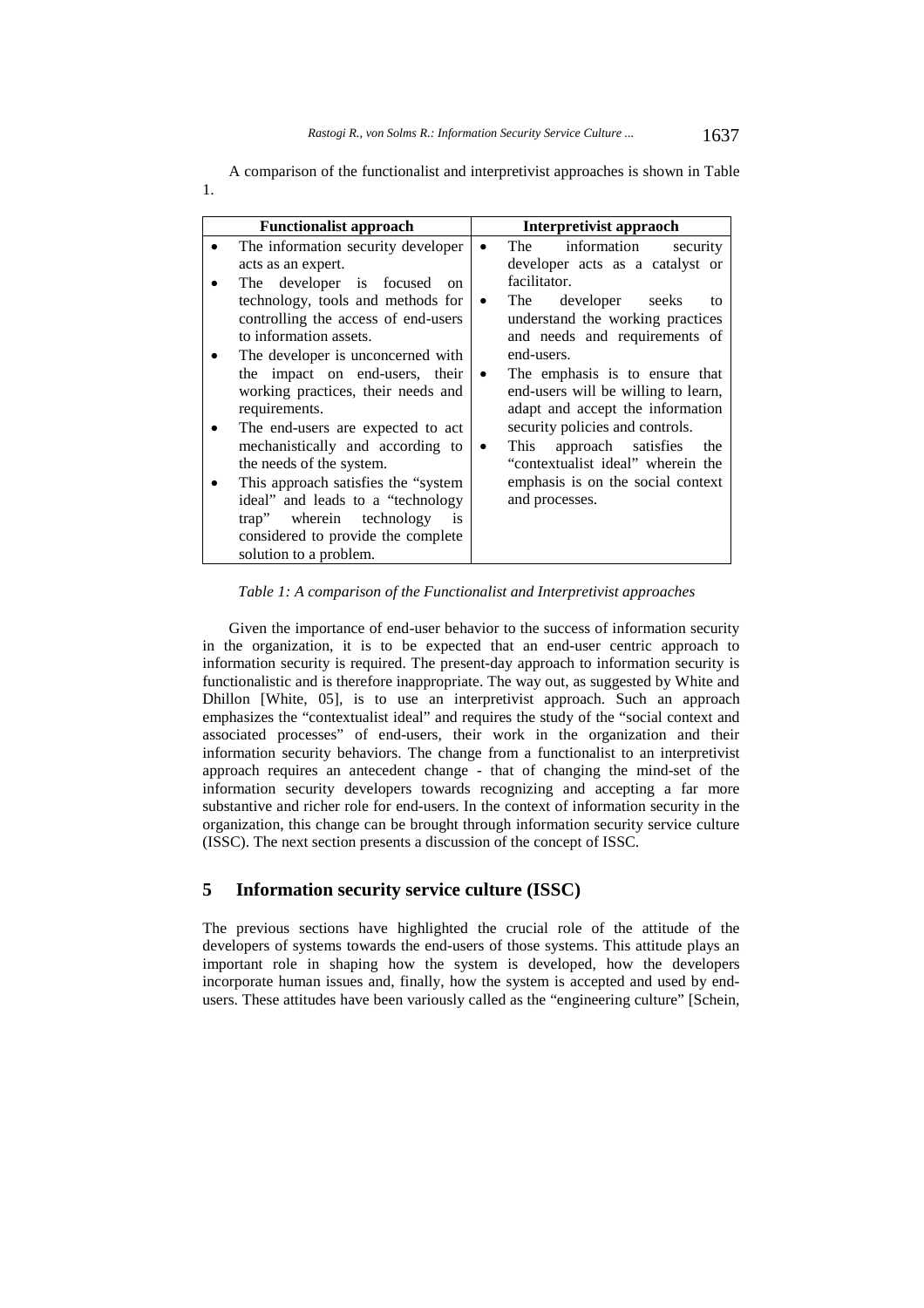96; Schein, 04], "frames of reference" [Bostrom, 77], "technology frames" [Orlikowski, 94] and "paradigms" [Burrell, 79; Hirshheim, 89]. These concepts are also applicable in the development of information security policies and controls in the organization [Clarke, 03; Dhillon, 95; Dhillon, 01; McFadzean, 06; White, 05]. As discussed earlier, the traditional approach to information security has been technology oriented, or functionalist, and therefore has failed to garner support from end-users; the way out of this imbroglio is to use an interpretivist approach to information security [White, 05]. This section proposes and discusses information security service culture (ISSC) as a means to migrate developers of information security policies and controls from the functionalist to the interpretivist paradigm.

A key aspect of Schein's model of culture, discussed in the previous section, is the disconnect that can occur between the three levels of culture in a group or organization. Espoused beliefs and values at the conscious level can be said to predict behaviors at the artifacts level. However, if the beliefs and values are incongruent with the assumptions at the unconscious level, then there can be a misalignment between what people 'say' they will do in a situation and what they actually 'do'. Thus as Schein [Schein, 04] says, *"*a company may say that it values people and that it has high quality standards for its products, but its record in that regard may contradict what it says". If the espoused beliefs and values are congruent with the underlying assumptions, then there is alignment between what people 'say' and 'do'. In the context of information security, it can be said that information security developers and managers suffer from an incongruence between their underlying assumptions and their espoused beliefs and behaviors – there is misalignment between what they say and do in respect of end-users – they profess the importance of endusers to information security and yet, continue to formulate information security policies and controls with scant regard for the needs and requirements of end-users.

Information security service culture is an attempt at aligning what information security developers and mangers say with what they do, that is the espoused and the enacted. In terms of information security, this means that developers and managers adopt the interpretivist paradigm and that the organization provides them with the encouragement and resources to enable them to formulate end-user centric information policies and controls. The three levels of culture can thus be mapped as follows:

#### **Shared tacit assumptions**

At the unconscious level, developers and managers of information security should hold the beliefs that end-users are not their "enemy", rather the end-users are an "asset". They should also believe that end-users want to comply with information security policies and controls; and that there often is not any malicious intent behind non-compliance. End-users want to work in the interest of their organization. Any non-compliance is largely a result of the cognitive limitations of end-users or because the information security policies and controls are incompatible with their work practices. The information security developers and managers should also believe that end-users are their customers and that they are there for providing the information security service to the end-users. In this frame of mind, the end-users become the most important entity for the information security managers and developers.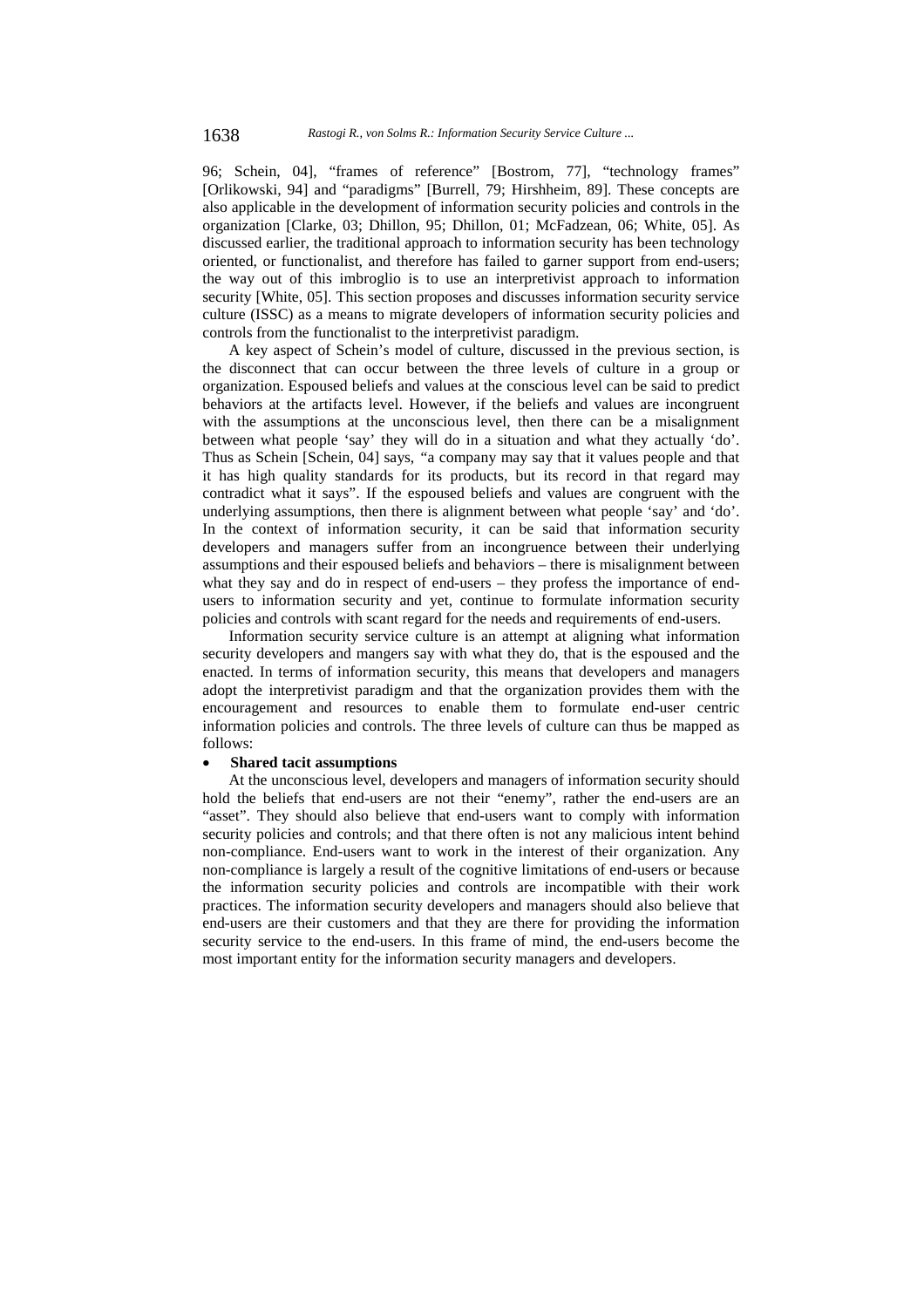#### **Espoused values and beliefs**

This is the conscious level at which the strategies, goals and philosophies exist. At this level, the information security developers and managers should utilize technologies, tools and methods that lead to end-user centric information security policies and controls in the organization. End-user acceptance and ease of use of policies and controls should be important determinants of the security measures. Further, formulation of information security policies and controls must not happen in isolation from end-users; rather, in keeping with the interpretivist paradigm, policies and controls must be formulated with the active involvement of end-users. ISO/IEC 9241-210:2010 is an international standard titled "Human-centred design for interactive systems" [ISO, 10]. Information security policies and controls are "interactive systems" and this standard, with its focus on designing human-centred interactive systems, can provide useful guidance for their formulation. According to this standard, formulation of end-user centric information security policies and controls would require "an approach to interactive systems development that aims to make systems usable and useful by focusing on the users, their needs and requirements, and by applying human factors / ergonomics and usability knowledge and techniques" [ISO, 10]. This standard will enable information security developers and managers to "design and redesign processes to identify and plan effective and timely human-centre design activities". According to ISO/IEC 9241-210:2010 [ISO, 10], the principles of human-centred design are:

- a) The design is based upon an explicit understanding of users, tasks and environments.
- b) Users are involved throughout design and development.
- c) The design is driven and refined by user-centred evaluation.
- d) The process is iterative.
- e) The design addresses the whole user experience.
- f) The design team includes multidisciplinary skills and perspectives.

#### **Artifacts**

The artifacts level is populated by organizational processes and structures and the behaviors of information security developers and manager. The artifacts level is also populated by the end-user centric information security policies and controls. These end-user centric policies and controls will be acceptable to end-users, be usable by them and will earn the commitment of end-users to information security. ISO/IEC 9241-210:2010 [ISO, 10] provides guidance on the activites that need to be performed for the development of human-centred interactive systems. These activities are:

- a) Understanding and specifying the context of use.
- b) Specifying the user requirements.
- c) Producing design solutions.
- d) Evaluating the design.

The artifacts level is also populated by the behaviors of business managers and IT managers – their behaviors create an end-user centric environment for the day-to-day work that promotes safe information security behaviors of end-users. Adequate encouragement, knowledge and resources must be provided to information security managers and developers to enable them to undertake the formulation of end-user centric information security policies and controls in the organization. Leadership is a key aspect of building a service culture [Bartley, 07; Grönroos, 07; Mather, 08]. The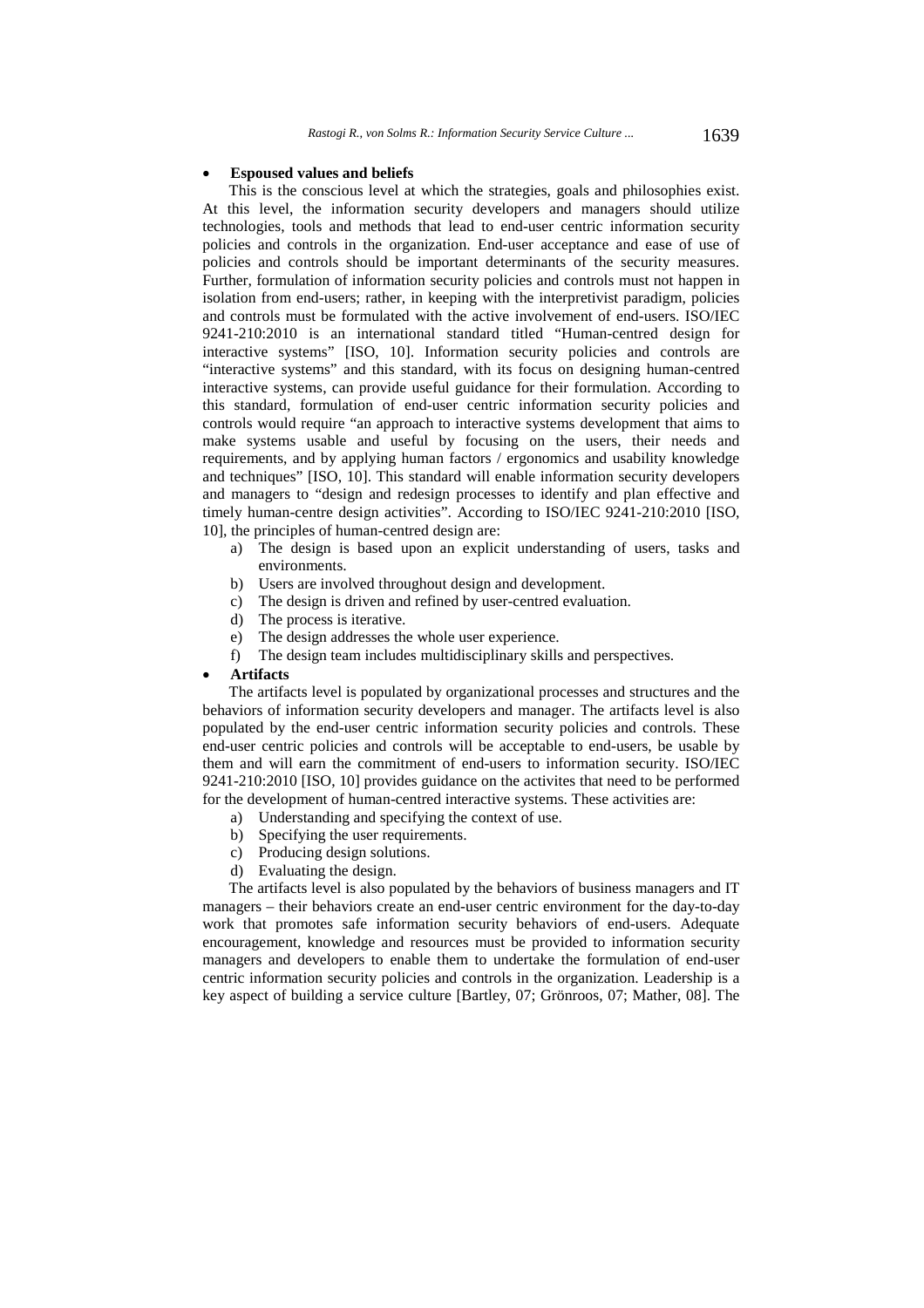behavior of managers in supporting the developers in their end-user centric endevaours removes any incongruence between what is said and what is actually done. According to Grönroos [Grönroos, 07], any incongruity in the stance of managers will be detrimental to establishing the information security service culture – if managers do not walk their talk, then developers too will be unable to deliver enduser centricity.

The three levels of the information security service culture are shown in Figure 3.



*Figure 3: The three levels of information security service culture (ISSC)*

### **6 Conclusion**

This paper began with an elaboration of the importance accorded to information security culture in the organization. The paper subsequently identified information security service culture (ISSC) as an equally important concept. ISSC is based upon the concepts of culture and service culture. Further, based upon the works of various researchers, the paper identified the interpretive paradigm as suitable for information security in the organization. The paper then proceeded to delineate ISSC as embodying these concepts and paradigm. The constituent elements of ISSC were mapped to Schein's model of culture. Future work is needed for taking ISSC from the present basic structure to a more detailed methodology for development and management.

### **References**

[Albrechtsen, 08] Albrechtsen, E.: Friend or foe? Information security management of employees. Doctoral Thesis, Norwegian University of Science and Technology, Faculty of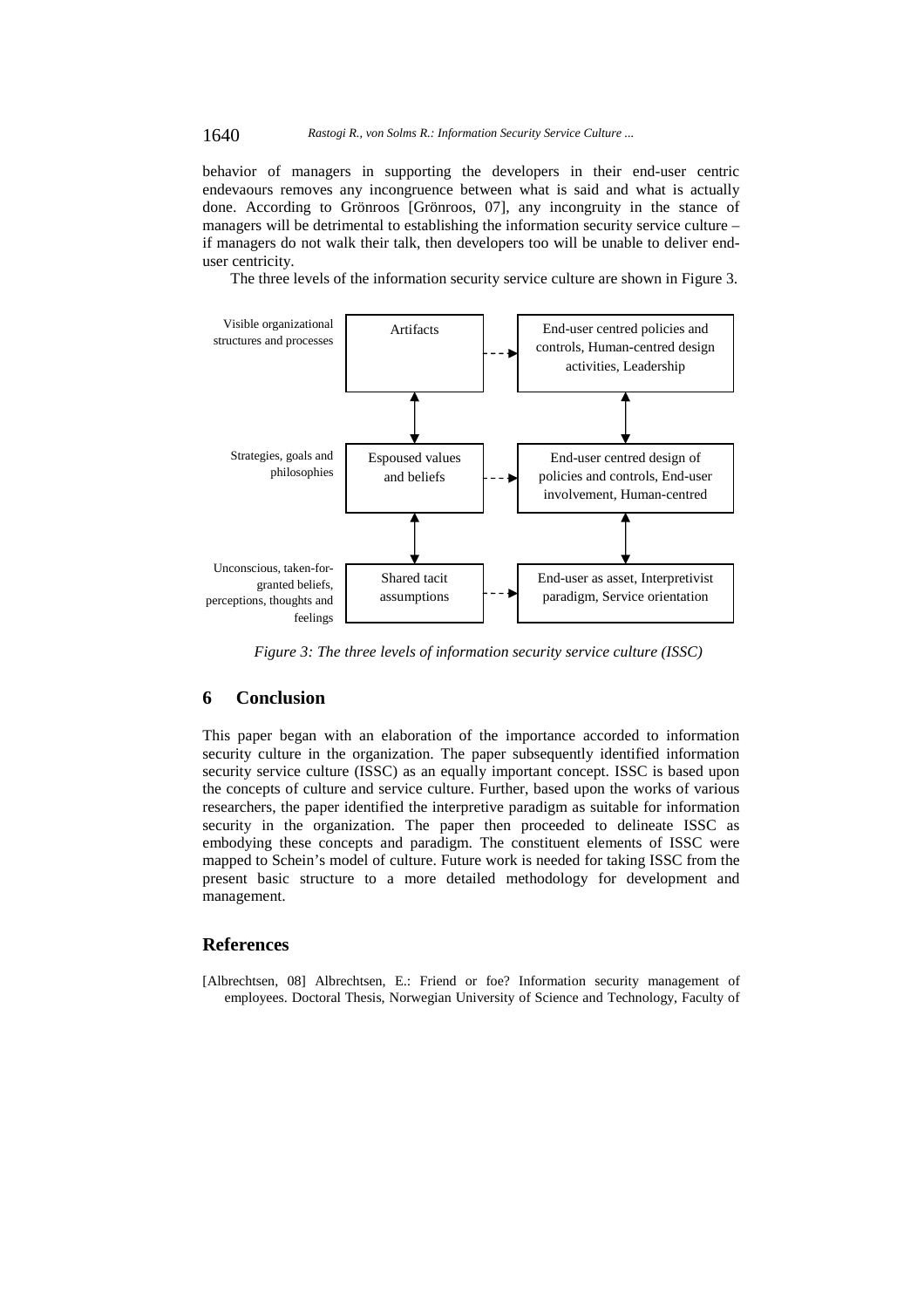Social Sciences and Technology Management, Department of Industrial Economics and Technology Management, 2008. Retrieved June 20, 2010, from http://ntnu.divaportal.org/smash/record.jsf?searchId=1&pid=diva2:231438.

- [Albrechtsen , 09] Albrechtsen, E., Hovden, J.: The information security digital divide between information security managers and users. Computers & Security, 2009, 6:476-490.
- [Ashenden , 08] Ashenden, D.: Information security management: A human challenge? Information Security Technical Report, 2008, 4:195-201.
- [Bartley, 07] Bartley, B., Gomibuchi, S., Mann, R.: Best practices in achieving a customerfocused culture. Benchmarking: An International Journal, 2007, 14(4), 482-496.
- [Bolman, 03] Bolman, L. G., Deal, T. E.: Reframing organizations. San Francisco: Jossey-Bass, 2003.
- [Bostrom, 77] Bostrom, R. P., Heinen, J. S.: MIS Problems and Failures: A Socio-Technical Perspective. Part I: The Causes. MIS Quarterly, 1977, 3:17-32.
- [Burrell, 79] Burrell, G, Morgan, G (1979): Sociological paradigms and organisational analysis. London: Heinemann Educational Books Ltd., 1979.
- [Clarke, 03] Clarke, S., Drake, P.: A social perspective on information security: theoretically grounding the domain. In S. Clarke, E. Coakes, M. G. Hunter & A. Wenn (Eds.), Socio-Technical and Human Cognition Elements of Information Systems (pp. 249-265). London: Information Science Publishing, 2003.
- [Davis, 85] Davis, S. M.: Managing Corporate Culture. Cambridge, MA: Ballinger, 1985.
- [Dhillon, 95] Dhillon, G.: Interpreting the management of information systems security. Doctoral Thesis, Information Systems Group, London School of Economics, 1995. Retrieved June 20, 2010, from
	- http://www.lse.ac.uk/collections/informationSystems/pdf/theses/dhillon.pdf.
- [Dhillon, 01] Dhillon, G., Backhouse, J.: Current directions in IS security research: Toward socio-organizational perspectives. Information Systems Journal, 2001, 2:127-153.
- [Frangopoulos, 07] Frangopoulos, E.: Social engineering and the ISO/IEC 17799:2005 security standard: a study on effectiveness. Master of Science Thesis, School of Computing, University of South Africa, 2007. Retrieved June 20, 2010, from http://uir.unisa.ac.za/bitstream/10500/2142/1/dissertation.pdf.
- [Grönroos, 07] Grönroos, C.: Service management and Marketing: Customer management in service competition (3rd ed.). Delhi, India: John Wiley & Sons Ltd., 2007.
- [Hirschheim, 89] Hirschheim, R., Klein, H.: Four Paradigms of Information Systems Development. Communications of the ACM, 1989, 32:1199-1216.
- [Hussain, 07] Hussain, Z., Taylor, W. A.: Evaluating the behaviour of information systems developers: The relevance and utility of paradigms. Behaviour and Information Technology, 2007, 3:221-236.
- [ISO, 10] ISO/IEC 9241-210 (2010). Ergonomics of human-system interaction Part 210: Human-centred design for interactive systems. ISO/IEC 9241-210:2010, International Organization for Standardization and International Electrotechnical Commission.
- [Martins, 02] Martins, A., Eloff, J. P. H.: Promoting information security culture through an information security culture model. In Proceedings of ISSA2002, Johannesburg, South Africa, 2002.
- [Mather, 08] Mather, J.: Creating the service culture. Human Resources, 2008,18-19.
- [McFadzean, 06] McFadzean, E., Ezingeard, J.-N., & Birchall, D.: Anchoring information security governance research: Sociological groundings and future directions. Journal of Information Systems Security, 2006, 3:3-48.
- [Orlikowski, 94] Orlikowski, W. J., Gash, D. C.: Technological frames: Making sense of information technology in organizations. ACM Transactions on Information Systems, 1994, 2:174–207.
- [Ramachandran, 08] Ramachandran, S., Rao, S. V., Goles, T.: Information security cultures of four professions: A comparative study. In Proceedings of the 41<sup>st</sup> Annual Hawaii International Conference on System Sciences, 2008. ISBN: 978-0-7695-3075-8.